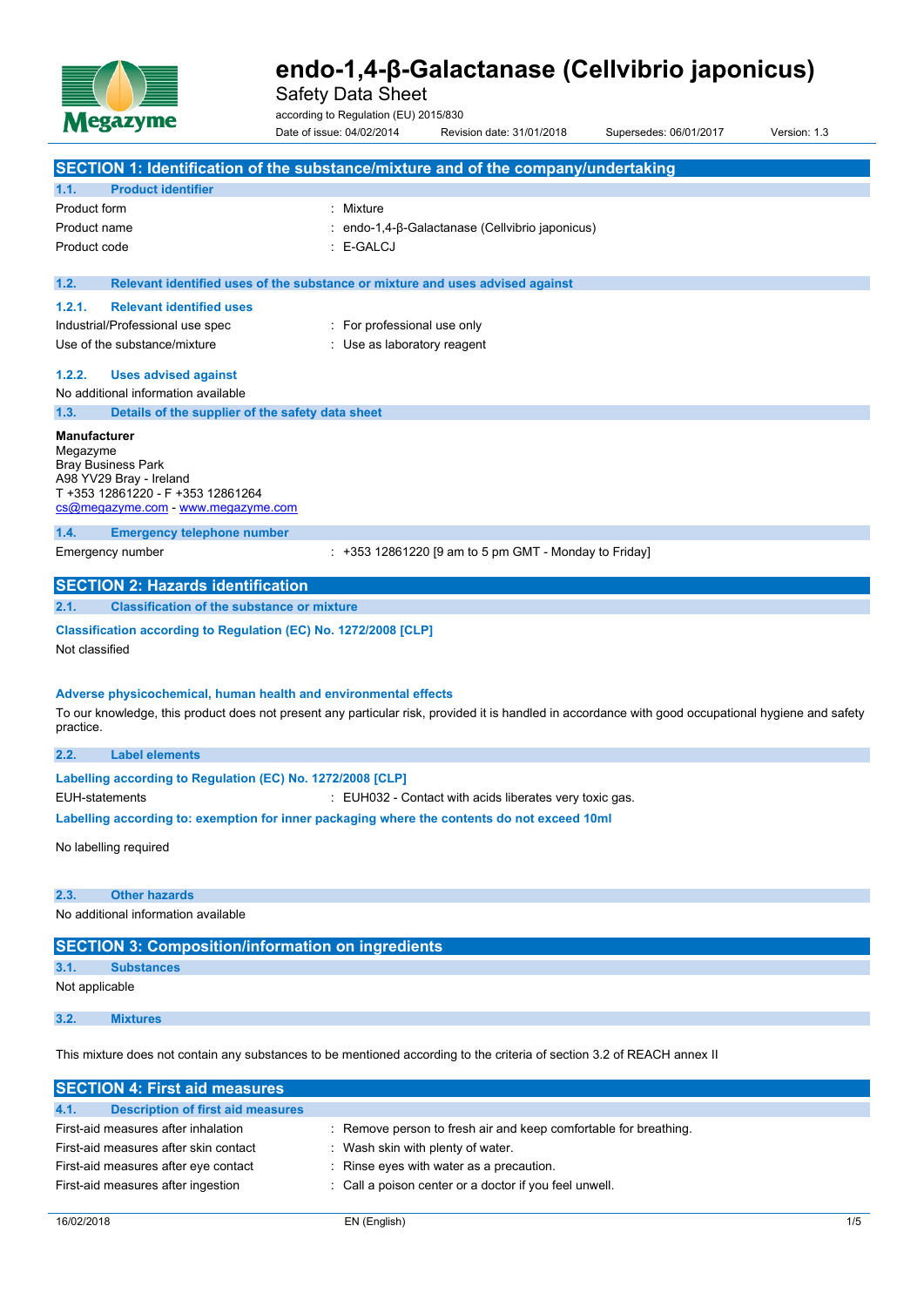Safety Data Sheet

according to Regulation (EU) 2015/830

| 4.2.              | Most important symptoms and effects, both acute and delayed<br>No additional information available |                                                                                                                                                              |  |  |
|-------------------|----------------------------------------------------------------------------------------------------|--------------------------------------------------------------------------------------------------------------------------------------------------------------|--|--|
| 4.3.              | Indication of any immediate medical attention and special treatment needed                         |                                                                                                                                                              |  |  |
|                   | Treat symptomatically.                                                                             |                                                                                                                                                              |  |  |
|                   | <b>SECTION 5: Firefighting measures</b>                                                            |                                                                                                                                                              |  |  |
| 5.1.              | <b>Extinguishing media</b>                                                                         |                                                                                                                                                              |  |  |
|                   | Suitable extinguishing media                                                                       | : Water spray. Dry powder. Foam. Carbon dioxide.                                                                                                             |  |  |
| 5.2.              | Special hazards arising from the substance or mixture                                              |                                                                                                                                                              |  |  |
| fire              | Hazardous decomposition products in case of                                                        | : Toxic fumes may be released.                                                                                                                               |  |  |
| 5.3.              | <b>Advice for firefighters</b>                                                                     |                                                                                                                                                              |  |  |
|                   | Protection during firefighting                                                                     | Do not attempt to take action without suitable protective equipment. Self-contained breathing<br>apparatus. Complete protective clothing.                    |  |  |
|                   | <b>SECTION 6: Accidental release measures</b>                                                      |                                                                                                                                                              |  |  |
| 6.1.              | Personal precautions, protective equipment and emergency procedures                                |                                                                                                                                                              |  |  |
| 6.1.1.            | For non-emergency personnel<br><b>Emergency procedures</b>                                         | : Ventilate spillage area.                                                                                                                                   |  |  |
| 6.1.2.            | For emergency responders<br>Protective equipment                                                   | Do not attempt to take action without suitable protective equipment. For further information<br>refer to section 8: "Exposure controls/personal protection". |  |  |
| 6.2.              | <b>Environmental precautions</b>                                                                   |                                                                                                                                                              |  |  |
|                   | Avoid release to the environment.                                                                  |                                                                                                                                                              |  |  |
| 6.3.              | Methods and material for containment and cleaning up                                               |                                                                                                                                                              |  |  |
|                   | Methods for cleaning up                                                                            | : Take up liquid spill into absorbent material.                                                                                                              |  |  |
| Other information |                                                                                                    | Dispose of materials or solid residues at an authorized site.                                                                                                |  |  |
| 6.4.              | <b>Reference to other sections</b>                                                                 |                                                                                                                                                              |  |  |
|                   | For further information refer to section 13.                                                       |                                                                                                                                                              |  |  |
|                   | <b>SECTION 7: Handling and storage</b>                                                             |                                                                                                                                                              |  |  |
| 7.1.              | <b>Precautions for safe handling</b>                                                               |                                                                                                                                                              |  |  |
|                   | Precautions for safe handling                                                                      | Ensure good ventilation of the work station. Wear personal protective equipment.                                                                             |  |  |
|                   | Hygiene measures                                                                                   | Do not eat, drink or smoke when using this product. Always wash hands after handling the<br>product.                                                         |  |  |
| 7.2.              | Conditions for safe storage, including any incompatibilities                                       |                                                                                                                                                              |  |  |
|                   | Storage conditions                                                                                 | : Store in a well-ventilated place. Keep cool.                                                                                                               |  |  |
| 7.3.              | <b>Specific end use(s)</b>                                                                         |                                                                                                                                                              |  |  |
|                   | No additional information available                                                                |                                                                                                                                                              |  |  |
|                   | <b>SECTION 8: Exposure controls/personal protection</b>                                            |                                                                                                                                                              |  |  |
| 8.1.              | <b>Control parameters</b>                                                                          |                                                                                                                                                              |  |  |
|                   | No additional information available                                                                |                                                                                                                                                              |  |  |
| 8.2.              | <b>Exposure controls</b>                                                                           |                                                                                                                                                              |  |  |

#### **Appropriate engineering controls:**

Ensure good ventilation of the work station.

#### **Hand protection:**

Protective gloves

| Type              | Material             | Permeation            | Thickness (mm) | Penetration        | <b>Standard</b> |
|-------------------|----------------------|-----------------------|----------------|--------------------|-----------------|
| Disposable gloves | Nitrile rubber (NBR) | $3$ ( $> 60$ minutes) |                | 1.5)<br>$\epsilon$ | EN 374-2        |

## **Eye protection:**

Safety glasses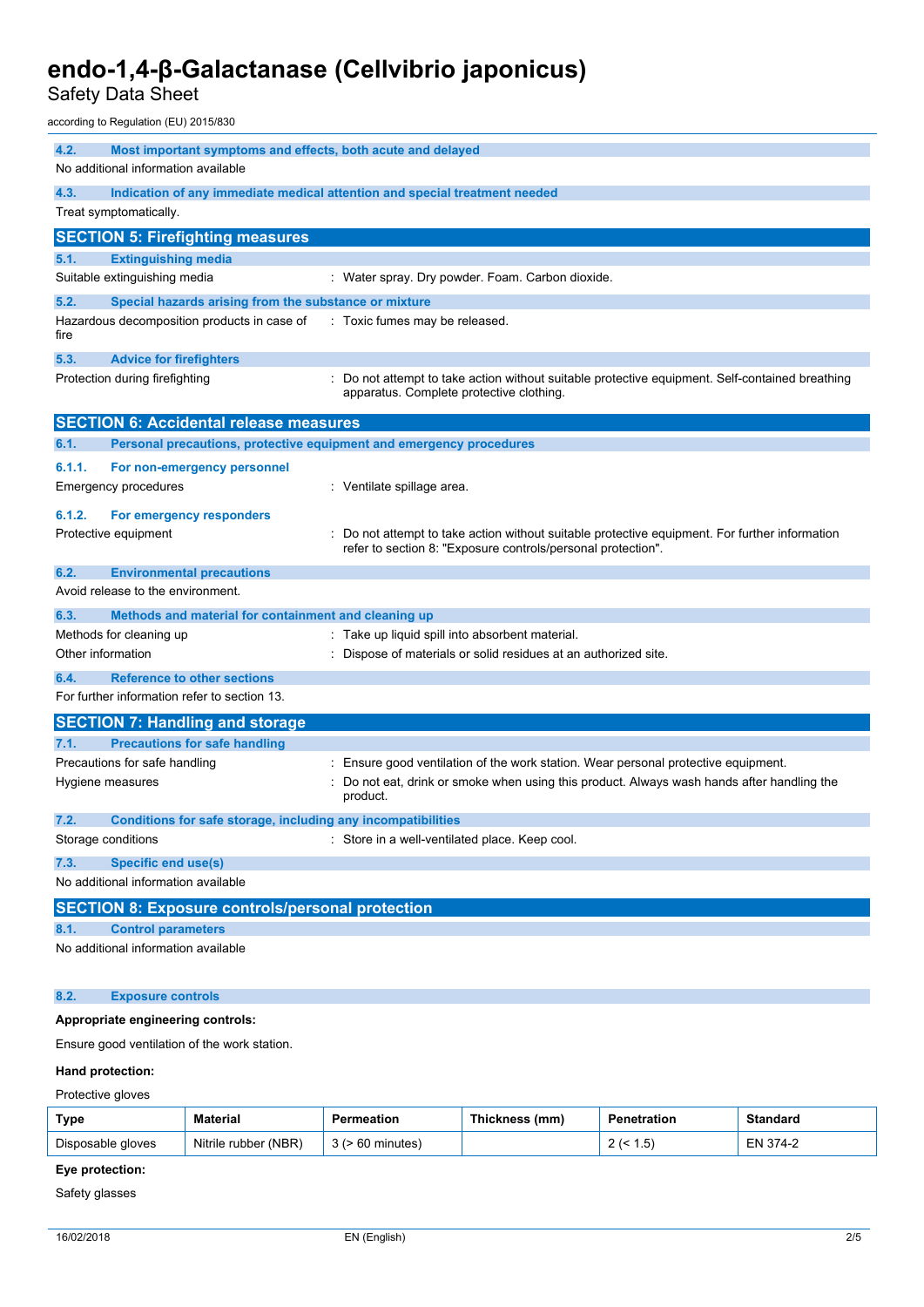Safety Data Sheet

according to Regulation (EU) 2015/830

| Type           | <b>Use</b> | 'istics           | <b>Standard</b> |
|----------------|------------|-------------------|-----------------|
| Safety glasses | Droplet    | With side shields | EN 166          |

### **Skin and body protection:**

Wear suitable protective clothing

| <b>Type</b> | <b>Standard</b> |
|-------------|-----------------|
| Lab coat    |                 |

### **Respiratory protection:**

In case of insufficient ventilation, wear suitable respiratory equipment

| <b>Device</b> | Filter<br>type   | dition.                          | ndard                 |
|---------------|------------------|----------------------------------|-----------------------|
| ופוור<br>mool | ים.<br>$r$ vpe r | Liquid particles<br>t∩r<br>∵tı∩n | EN 149<br>143<br>- N. |



#### **Environmental exposure controls:**

Avoid release to the environment.

| <b>SECTION 9: Physical and chemical properties</b>            |                     |
|---------------------------------------------------------------|---------------------|
| 9.1.<br>Information on basic physical and chemical properties |                     |
| Physical state                                                | $:$ Liquid          |
| Colour                                                        | : white.            |
| Odour                                                         | : None.             |
| Odour threshold                                               | : No data available |
| рH                                                            | No data available   |
| Relative evaporation rate (butylacetate=1)                    | : No data available |
| Melting point                                                 | : Not applicable    |
| Freezing point                                                | : No data available |
| Boiling point                                                 | : No data available |
| Flash point                                                   | : No data available |
| Auto-ignition temperature                                     | : No data available |
| Decomposition temperature                                     | No data available   |
| Flammability (solid, gas)                                     | : Not applicable    |
| Vapour pressure                                               | : No data available |
| Relative vapour density at 20 °C                              | : No data available |
| Relative density                                              | : No data available |
| Solubility                                                    | Soluble in water.   |
| Log Pow                                                       | No data available   |
| Viscosity, kinematic                                          | No data available   |
| Viscosity, dynamic                                            | : No data available |
| <b>Explosive properties</b>                                   | No data available   |
| Oxidising properties                                          | : No data available |
| <b>Explosive limits</b>                                       | : No data available |
| 9.2.<br><b>Other information</b>                              |                     |

# No additional information available

## **SECTION 10: Stability and reactivity 10.1. Reactivity** The product is non-reactive under normal conditions of use, storage and transport.

**10.2. Chemical stability**

Stable under normal conditions.

#### **10.3. Possibility of hazardous reactions**

Contact with acids liberates very toxic gas.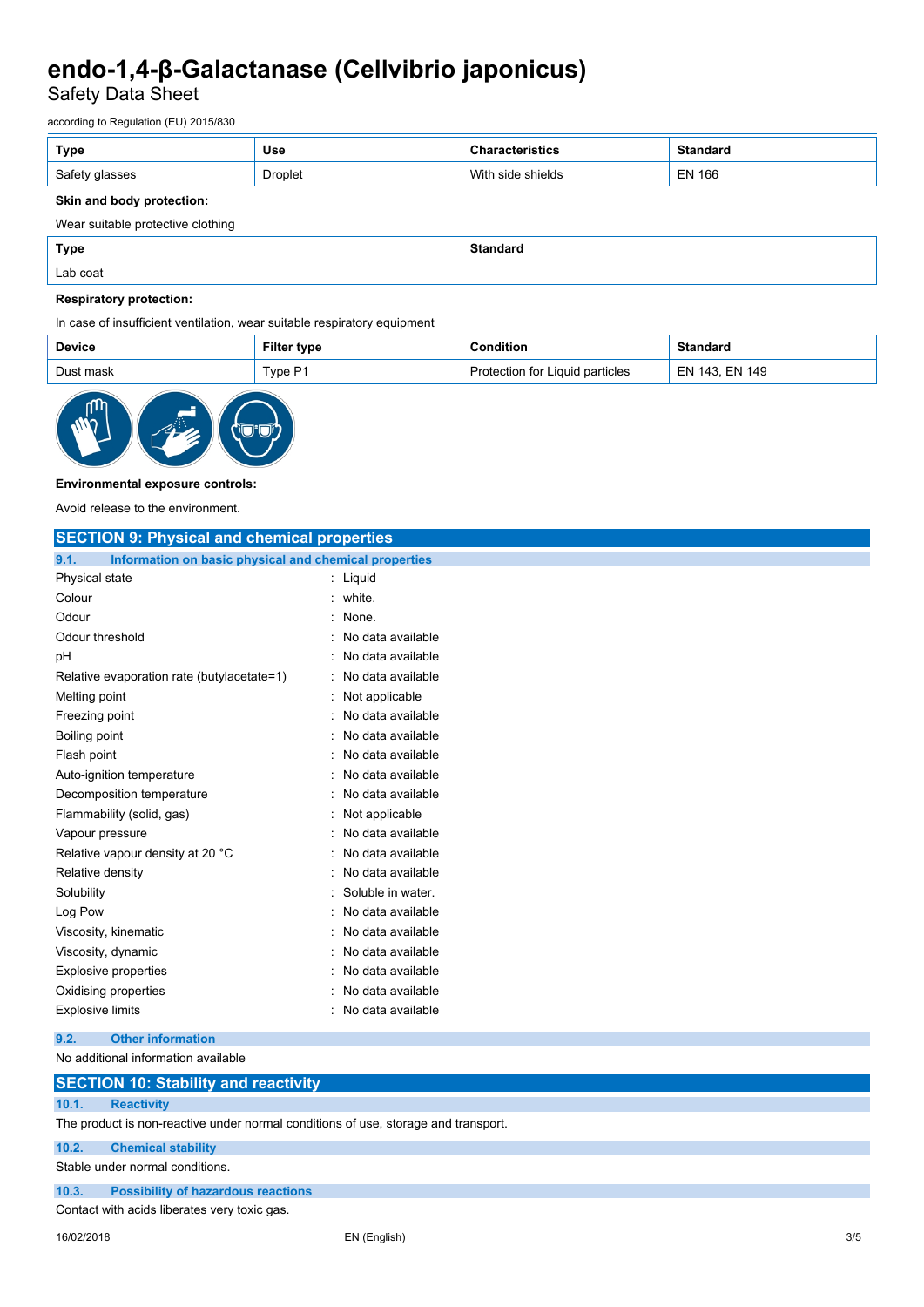Safety Data Sheet

according to Regulation (EU) 2015/830

#### **10.4. Conditions to avoid**

None under recommended storage and handling conditions (see section 7).

#### **10.5. Incompatible materials**

Acids.

**10.6. Hazardous decomposition products**

Under normal conditions of storage and use, hazardous decomposition products should not be produced.

| <b>SECTION 11: Toxicological information</b>  |                                                                                                                          |
|-----------------------------------------------|--------------------------------------------------------------------------------------------------------------------------|
| 11.1.<br>Information on toxicological effects |                                                                                                                          |
| Acute toxicity (oral)                         | : Not classified                                                                                                         |
| Acute toxicity (dermal)                       | : Not classified                                                                                                         |
| Acute toxicity (inhalation)                   | : Not classified                                                                                                         |
| Skin corrosion/irritation                     | : Not classified                                                                                                         |
| Serious eye damage/irritation                 | : Not classified                                                                                                         |
| Respiratory or skin sensitisation             | : Not classified                                                                                                         |
| Germ cell mutagenicity                        | : Not classified                                                                                                         |
| Carcinogenicity                               | : Not classified                                                                                                         |
| Reproductive toxicity                         | : Not classified                                                                                                         |
| STOT-single exposure                          | : Not classified                                                                                                         |
| STOT-repeated exposure                        | : Not classified                                                                                                         |
| Aspiration hazard                             | : Not classified                                                                                                         |
|                                               |                                                                                                                          |
| <b>SECTION 12: Ecological information</b>     |                                                                                                                          |
| 12.1.<br><b>Toxicity</b>                      |                                                                                                                          |
| Ecology - general                             | The product is not considered harmful to aquatic organisms nor to cause long-term adverse<br>effects in the environment. |

| Acute aquatic toxicity              |                                      | : Not classified |  |
|-------------------------------------|--------------------------------------|------------------|--|
|                                     | Chronic aquatic toxicity             | Not classified   |  |
|                                     |                                      |                  |  |
| 12.2.                               | <b>Persistence and degradability</b> |                  |  |
|                                     |                                      |                  |  |
|                                     | No additional information available  |                  |  |
| 12.3.                               | <b>Bioaccumulative potential</b>     |                  |  |
| No additional information available |                                      |                  |  |
|                                     |                                      |                  |  |

**12.4. Mobility in soil** No additional information available

#### **12.5. Results of PBT and vPvB assessment**

No additional information available

## **12.6. Other adverse effects**

No additional information available

## **SECTION 13: Disposal considerations**

**13.1. Waste treatment methods**

Waste treatment methods : Dispose of contents/container in accordance with licensed collector's sorting instructions.

## **SECTION 14: Transport information**

| In accordance with ADR / RID / IMDG / IATA / ADN |                |  |  |
|--------------------------------------------------|----------------|--|--|
| <b>ADR</b>                                       | <b>IATA</b>    |  |  |
| 14.1.<br><b>UN number</b>                        |                |  |  |
| Not applicable<br>Not applicable                 |                |  |  |
| 14.2.<br>UN proper shipping name                 |                |  |  |
| Not applicable                                   | Not applicable |  |  |
| <b>Transport hazard class(es)</b><br>14.3.       |                |  |  |
| Not applicable<br>Not applicable                 |                |  |  |